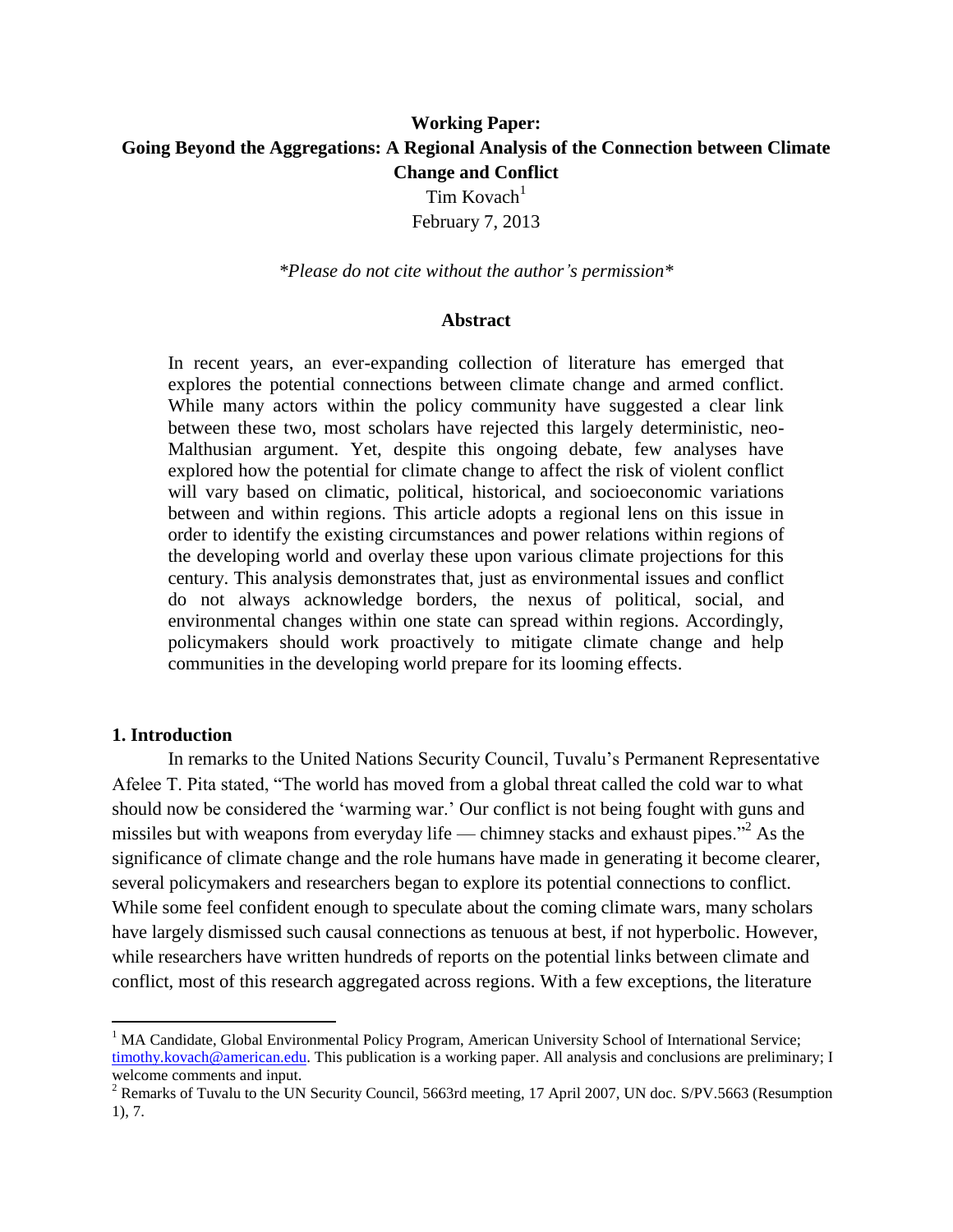has tended either to analyze the potential for climate conflict at the global level or has drawn conclusions from one particular setting and attempted to generalize these across scales.<sup>3</sup>

In this article, I will disaggregate the potential connections between climate change and conflict across regions. As I will show, because the impacts of climate change will vary across time and space, the potential for climate change to affect the risk of violent conflict will also vary between and within regions. Taking this regional approach enables researchers to identify the existing circumstances and power relations within the region; overlaying these with climate projections provides a clearer picture of how climate change could play into such regional dynamics. This method also helps policymakers identify potential critical states for interventions.

The paper is organized as follows. First, I review a selection of the literature on this topic, which explores several of the potential important topics and pathways between climate change and conflict that commentators have identified, including direct temperature effects, precipitation changes, natural disasters, environmental degradation, demographic pressures, and migration. Next, I explore the projected impacts of climate change on a few critical regions in the developing world. Finally, I will summarize the main findings and provide a conclusion.

## **2. Literature Review**

 $\overline{a}$ 

## *2.1 Temperature and Precipitation Effects*

Despite broad claims that climate change represents a "threat multiplier" for violence, the pathway from climate change to conflict remains unclear.<sup>4</sup> Some have examined the direct effects of temperature changes on the likelihood of conflict. Burke et al have claimed that increasing temperatures will lead to a 54% rise in the likelihood of violent conflict by  $2030$ .<sup>5</sup> Buhaug has directly challenged their findings, however, stating that temperature has been a poor predictor of historical conflict.<sup>6</sup> Hsiang et al have asserted that the risk of conflict doubles during El Niño years; they alleged that the El Niño-Southern Oscillation (ENSO) has affected 21% of all civil conflict.<sup>7</sup> Klomp and Bulte on the other hand, found no significant relationship between temperature changes and conflict.<sup>8</sup>

Others have explored changes in precipitation as a mechanism. Miguel, Satyanath, and Sergenti (2004) studied the influence that GDP plays on conflict in Africa, selecting changes in rainfall as a proxy for economic growth. Their results indicate that negative rainfall shocks

<sup>3</sup> One key exception to this is Renate Schubert et al., *Climate change as a security risk* (London: Earthscan, 2008).

<sup>&</sup>lt;sup>4</sup> CNA, "National security and the threat of climate change," (Alexandria, VA: CNA Corporation, 2007).

<sup>5</sup> Marshall B. Burke et al., "Warming increases the risk of civil war in Africa," *Proceedings of the National Academy of Sciences* 106, no. 49 (2009).

<sup>6</sup> Halvard Buhaug, "Climate not to blame for Africa's civil wars," *Proceedings of the National Academy of Sciences* 103, no. 38 (2010).

 $^7$  Solomon M. Hsiang, Kyle C. Meng, and Mark A. Cane, "Civil conflicts are associated with the global climate," *Nature* 476(2011).

<sup>&</sup>lt;sup>8</sup> Jeroen Klomp and Erwin Bulte, "Climate Change, Weather Shocks and Violent Conflict: A Critical Look at the Evidence" (paper presented at the 28th International Conference of Agricultural Economists, Foz do Iguaçu, Brazil, 2012).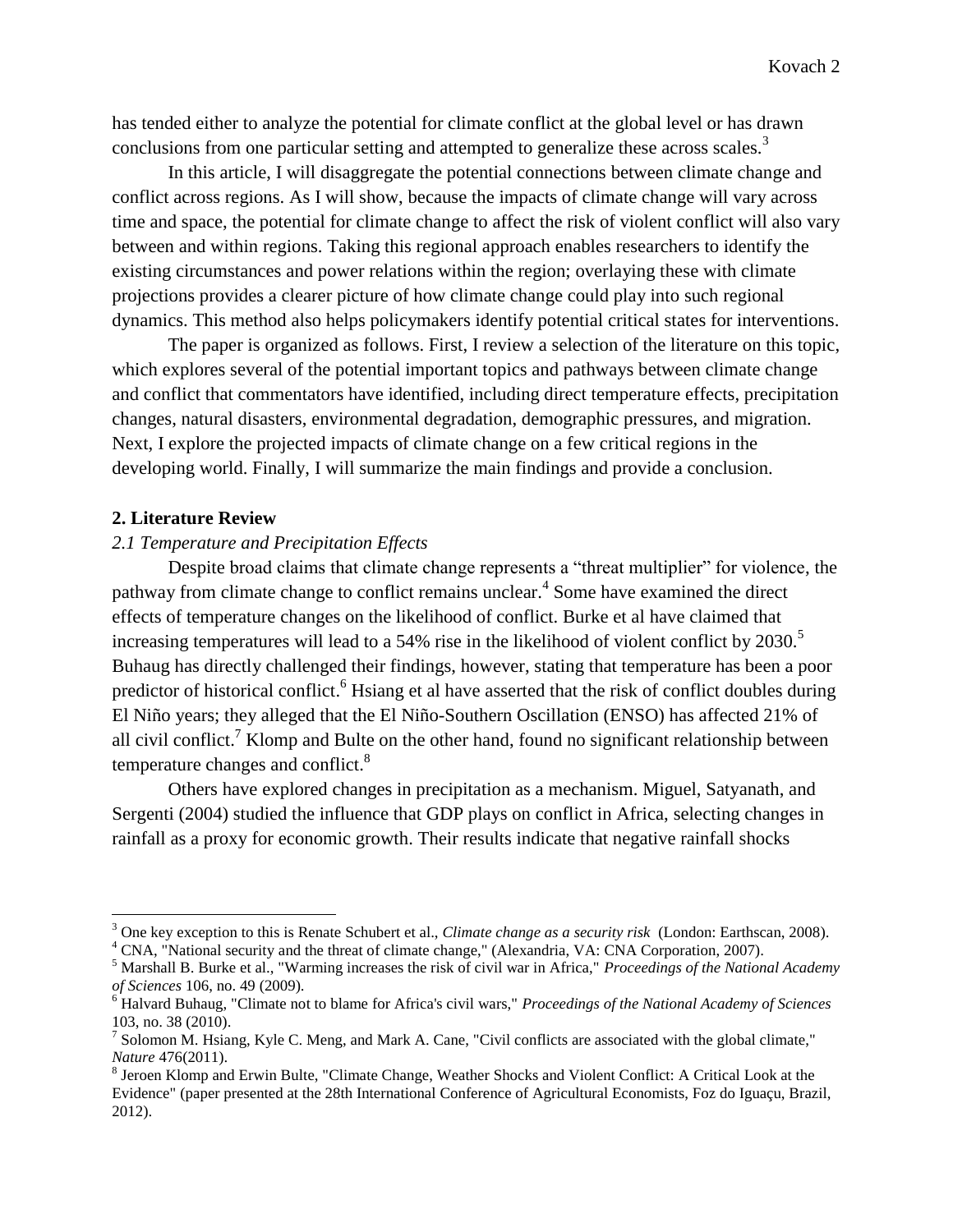significantly increase the risk of conflict onset, while positive shocks reduce it.<sup>9</sup> Ciccione dismissed their findings. He suggested that because rainfall shocks tend to revert to the mean, low rainfall growth could either represent a negative shock or a mean reversion after a positive shock. Accordingly, he finds that decreased rainfall actually reduces the risk of conflict.<sup>10</sup>

Climate science suggests the availability of renewable natural resources may change significantly in a greenhouse world. Accordingly, it is important to explore the relationship between conflict and resource scarcity. The State Failure Task Force found no direction connection between conflict risk and environmental degradation; however, they did find that environmental change contributed indirectly by affecting quality of life measures.<sup>11</sup> Raleigh and Urdal noted weak evidence, which suggests soil degradation may contribute to conflict, finding that very high levels of degradation double the risk.<sup>12</sup> Urdal also looked at the effects of environmental scarcity on conflict at a sub-national level in India. His results illustrated that conflict was more likely to occur in states with scarce productive land and declining agricultural wages. Gizelis and Wooden have shown some limited support for the ecological trap hypothesis, which argues that environmental degradation could lead to conflict, causing further environmental degradation. Their study noted that water scarcity undermines governance and democratic institutions. Accordingly, most water scarce countries are anocracies or autocracies, lifting their conflict risk.<sup>13</sup>

The vast majority of research into the relationship between water and violent conflict has focused on interstate conflict over shared river basins. Aaron Wolf has consistently demonstrated that cooperation is twice as likely as conflict to occur between co-riparian states. He argues that the last incidence of interstate conflict over water occurred in Sumeria 5,000 years ago.<sup>14</sup> Gleditsch et al. demonstrated the average likelihood of low-level conflict doubles between countries with shared river basins, but no significant relationship exists for interstate war.<sup>15</sup> Gizelis and Wooden placed particular emphasis on the role institutions play in controlling and/or preventing water scarcity. They found no clear link between scarcity and heightened conflict risk, arguing that effective institutions can prevent the development of water scarcity and minimize any potential conflict risk.<sup>16</sup>

<sup>9</sup> Edward Miguel, Shanker Satyanath, and Ernest Sergenti, "Economic shocks and civil conflict: An instrumental variables approach," *Journal of Political Economy* 112, no. 4 (2004).

<sup>10</sup> Antonio Ciccione, "Economic Shocks and Civil Conflict: A Comment," *American Economic Journal: Applied Economics* 3, no. 4 (2011).

<sup>&</sup>lt;sup>11</sup> Daniel C. Esty et al., "State failure task force report: Phase II findings," (McLean, VA: Science Applications International, 1998).

<sup>12</sup> Clionadh Raleigh and Henrik Urdal, "Climate Change, environmental degradation and armed conflict," *Political Geography* 26, no. 6 (2007).

<sup>13</sup> Theodora-Ismene Gizelis and Amanda E. Wooden, "Water resources, institutions, & intrastate conflict," *Political Geography* 29, no. 8 (2010).

<sup>&</sup>lt;sup>14</sup> Aaron T. Wolf, "Conflict and cooperation along international waterways," *Water Policy* 1, no. 2 (1998); ———, "Transboundary Freshwater Dispute Database Project," *Water International* 24, no. 2 (1999).

<sup>15</sup> Nils Petter Gleditsch et al., "Conflicts over shared rivers: Resource scarcity or fuzzy boundaries?," *Political Geography* 25, no. 4 (2006).

<sup>&</sup>lt;sup>16</sup> Gizelis and Wooden, "Water resources, institutions,  $\&$  intrastate conflict."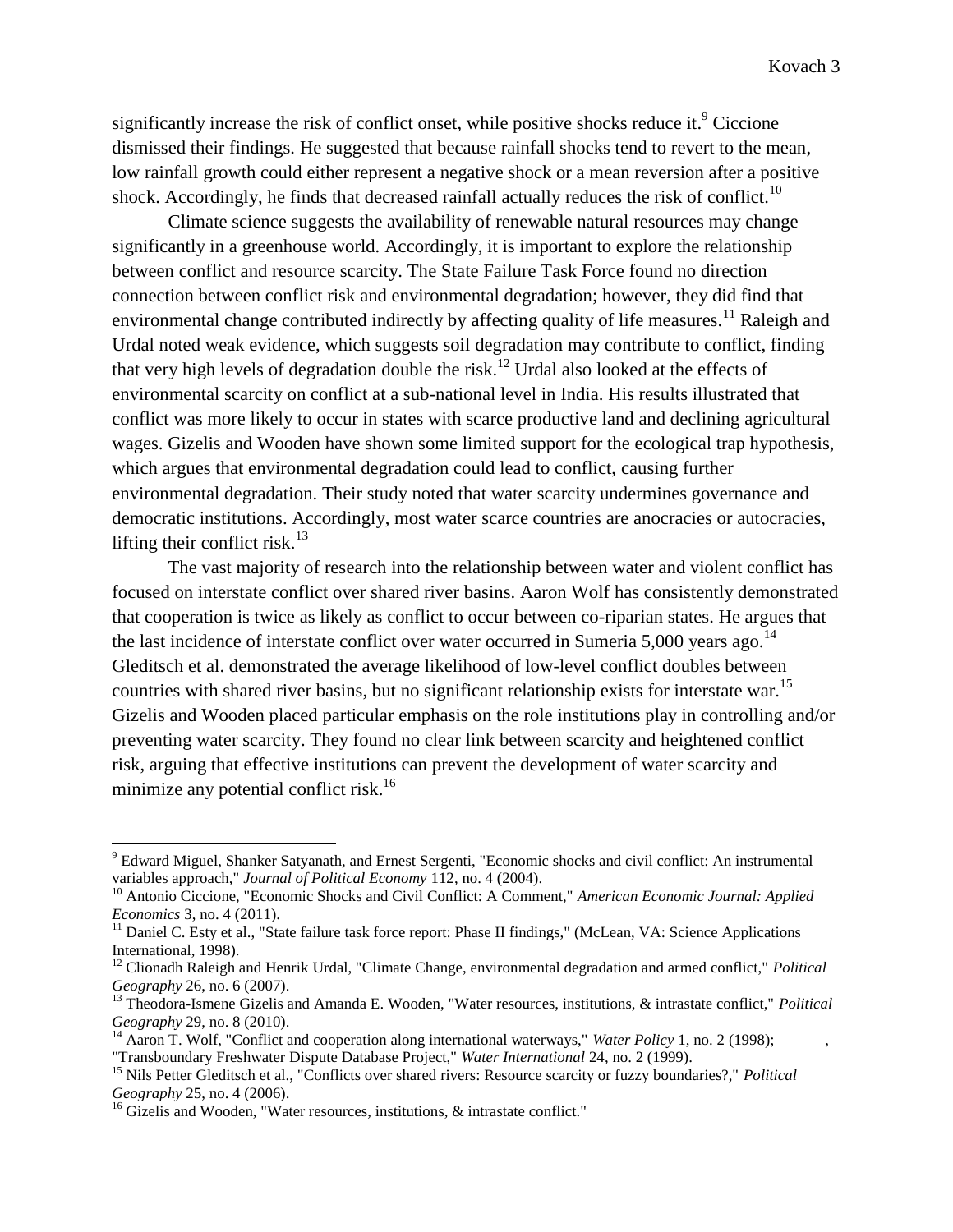Striking a more cautious outlook, Conca reminds us that the lack of conflict over water in the past does not necessarily indicate a conflict free future. He points out that while interstate arrangements over shared water resources have been positive to this point, they may actually contribute to conflict at a smaller scale by ignoring the needs and arrangements of users at the local level. In addition, he notes that water infrastructure projects hold a real potential for instigating conflict and/or unrest.<sup>17</sup> They can even facilitate conflict or violence. Iran, for instance, provided aid to Taliban fighters who attacked the Kajaki Dam on the Helmand River in Afghanistan. The dam limited water delivery to the Sistan Basin, an ecologically sensitive and collection of wetlands that straddle the border between the two countries.<sup>18</sup> Additionally, practitioners have noted localized conflict over water resources in several locations, including Somalia and the Democratic Republic of the Congo.<sup>19</sup>

#### *2.2 Disasters and Conflict*

 $\overline{a}$ 

Extreme weather events will constitute the primary indicator of climate change in the next few decades. The number of disasters has increased from 100 per decade from 1900-1940 to over 2800 per decade during the 1990s. Serious disasters have also risen four-fold during this period, while economic damages have increased  $14$ -fold.<sup>20</sup> Surprisingly, however, there is a relative paucity of research on the connection between disasters and conflict occurrence, and the literature that does exist is ambiguous. Nel and Righarts argued that disasters could create opportunities for rebels to launch an attack and can generate or highlight grievances. Their results showed that countries suffering at least one disaster were almost one-third more likely to experience conflict.<sup>21</sup> Slettebak has challenged their findings; his research draws on earlier sociological research that emphasizes the ability of disasters to create unity among victims, driving down conflict risks.<sup>22</sup>

Bergholt and Lujala explored the effect of disasters on conflict through changes in economic growth. They found that, while disasters reduce GDP in the short term, they do not increase the risk of civil conflict.<sup>23</sup> Koubi et al also did not find any significant effect of climatic

<sup>&</sup>lt;sup>17</sup> Ken Conca, "Decoupling Water and Violent Conflict," *Issues in Science and Technology* 29, no. 1 (2012).

<sup>&</sup>lt;sup>18</sup> Alireza Nader, a senior international analyst at the RAND Corporation, provided this example during the event "Finding a Regional Solution for Afghanistan" at the United States Institute of Peace on April 9, 2012.

<sup>&</sup>lt;sup>19</sup> United Nations and World Bank, "Somalia Reconstruction and Development Programme: Deepening Peace and Reducing Poverty Volume I," (New York City: United Nations, 2008); UNEP, "The Democratic Republic of the Congo Post-Conflict Environmental Assessment: Synthesis for Policymakers," (Nairobi, Kenya: UNEP, 2010). <sup>20</sup> Munich Re, "Annual Report 2002," (Munich: Munich Re, 2002).

<sup>21</sup> Philip Nel and Marjolein Righarts, "Natural Disasters and the Risk of Violent Civil Conflict," *International Studies Quarterly* 52, no. 1 (2008).

<sup>22</sup> Rune T Slettebak, "Don't blame the weather! Climate-related natural disasters and civil conflict," *Journal of Peace Research* 49, no. 1 (2012); Rune T Slettebak and Indra De Soysa, "High Temps, High Tempers? Weather-Related Natural Disasters & Civil Conflict," in *Conference on Climate Change and Security* (Trondheim, Norway2010).

<sup>&</sup>lt;sup>23</sup> Drago Bergholt and Päivi Lujala, "Climate-related natural disasters, economic growth, and armed civil conflict," *Journal of Peace Research* 49, no. 1 (2012).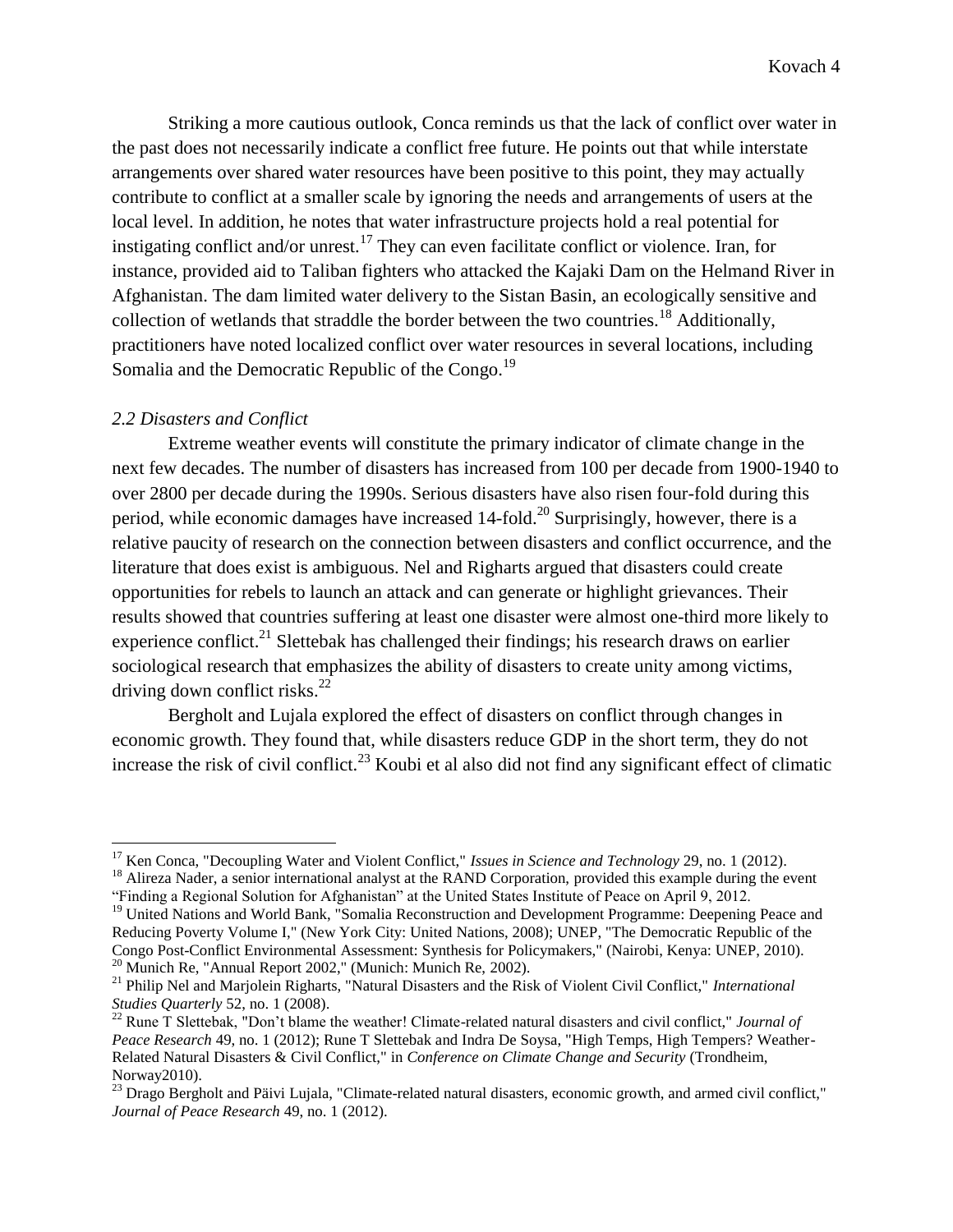variability on GDP growth and civil conflict.<sup>24</sup> Other scholars have drawn different conclusions regarding the economic effects of climatic variability. Brown et al argue that such variability spawns risk aversion and a lack of investment in developing countries, which can create a debilitating poverty trap. They note, for example, poor farmers likely to forgo 18% of income as a hedge against climatic variability, while wealthier farmers give up just 0.4%.<sup>25</sup> Similarly, Dell, Jones, and Olken examined the effect of climatic changes on per capita income. They found that a 1°C temperature increase reduces GDP per capita by over 1% in developing countries; they project that per capita income will be roughly 50% lower by 2099 in these countries.<sup>26</sup>

## *2.3 Climate and Conflict: The Migration Effect*

 $\overline{a}$ 

Commentators have touted the potential for climate change to generate significant displacement and migration for nearly three decades. Multiple reports have speculated wildly on the potential number of people displaced by climate change, with Christian Aid projecting as many as 1 billion.<sup>27</sup> Much of this existing research on environment/climate change and migration ignores the literature and strips agency from migrants. Migration is a highly contextualized issue, not some automatic response to external stresses.<sup>28</sup> The decision to migrate is based on the interaction of several factors, including economic opportunities, demographic changes, policies, social networks, livelihood security, and personal security/level of risk. Migration is often an important coping strategy, and it constitutes a key livelihood strategy for many groups, particularly pastoralists and rural farm laborers.<sup>29</sup>

Yet, some scholars have begun to piece together evidence that the environment plays a factor in the decision migrate. Environmental change is one of many factors, and it can play out in direct or indirect ways. For instance, changes in the availability of vital ecosystem services can be a driver for households that depend heavily on natural resources to make their livelihoods.<sup>30</sup> Warner and Afifi used a gravity model to study international flows of environmental migrants. Their model indicated that twelve of the thirteen variables they tested for environmental change were significantly positive for international migration. The only variable that was not significant – flooding – appears to be a significant driver of internal

<sup>24</sup> Vally Koubi et al., "Climate variability, economic growth, and civil conflict," *Journal of Peace Research* 49, no. 1 (2012).

 $^{25}$  Casey Brown et al., "An empirical analysis of the effects of climate variables on national level economic growth," in *Background Paper to the 2010 World Development Report* (Washington, DC: World Bank, 2008).

<sup>&</sup>lt;sup>26</sup> Melissa Dell, Benjamin F. Jones, and Benjamin A. Olken, "Climate Shocks and Economic Growth: Evidence from the Last Half Century," in *NBER Working Paper No. 14132* (Cambridge, MA: National Bureau of Economic Research, 2008).

 $27$  Christian Aid, "Human Tide: the real migration crisis," (London: Christian Aid, 2007).

<sup>&</sup>lt;sup>28</sup> Clionadh Raleigh, "The search for safety: The effects of conflict, poverty and ecological influences on migration in the developing world," *Global Environmental Change* 22, no. S1 (2011).

<sup>&</sup>lt;sup>29</sup> Clionadh Raleigh, Lisa Jordan, and Idean Salehyan, "Assessing the impact of climate change on migration and conflict" (paper presented at the World Bank Seminar on Exploring the Social Dimensions of Climate Change, Washington, DC, 2008); Francois Gemenne, "Climate-induced population displacements in a 4<sup>o</sup>C+ world," *Philosophical Transactions of the Royal Society A* 393, no. 1934 (2011).

<sup>30</sup> Richard Black et al., "The effect of environmental change on human migration," *Global Environmental Change* 21, no. S1 (2011).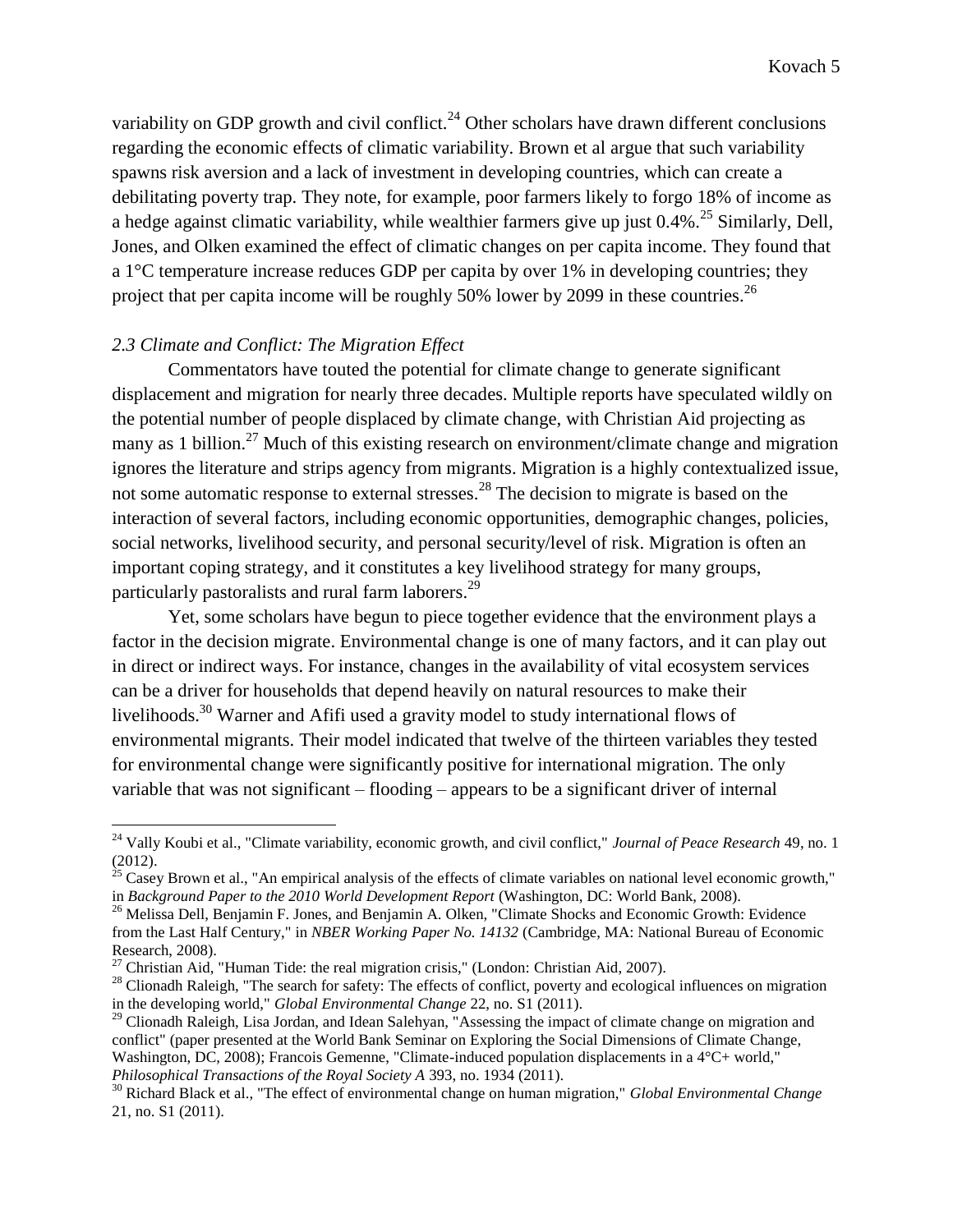migration.<sup>31</sup> However, while the environment represents one factor, it is never *the* factor that precipitates movement.<sup>32</sup> Migration carries high costs and risks for individuals and is almost never the first choice in response to environmental challenges.<sup>33</sup>

Raleigh, Jordan, and Salehyan note than environmental migration follows a distinct pattern: it is largely internal, temporary, and nearby. Migrants moved an average of two miles in response to flooding in Bangladesh, and the vast majority returned shortly after the disaster had dissipated.<sup>34</sup> Gemenne emphasizes that the most significant impact of climate change may not be creating new flows but disrupting voluntary migration patterns. Climate change may make people feel compelled to move.<sup>35</sup> Yet, at the same time, the undermining of their asset base may force them to suffer *in situ*. <sup>36</sup> Those who see their livelihoods destroyed may undergo distress migration. Such migrants are typically highly vulnerable to exploitation.

Research does provide some evidence that migration and refugee flows can generate conflict. Salehyan and Gleditsch found evidence of a connection between conflict refugees and a spillover effect into neighboring states. The movement of refugees from one state to another can change the ethnic makeup of the host state, increase competition for resources within the host community, lead to the import of arms and violent ideologies, and help mobilize violent opposition against the host government.<sup>37</sup> Yet, there is still little evidence that environmental migration has generated conflict in the past. Reuveny has argued that 19/39 instances of environmental migration resulted in conflict.<sup>38</sup> One example is the ongoing conflict in Northeastern India between Bangladeshi immigrants and local communities. Approximately 12- 17 million Bangladeshis have migrated to India since the  $1970s$ .<sup>39</sup> As this number has increased, radical Hindus in Assam organized and began committing acts of communal violence. In response, Bangladeshi immigrants also organized, contributing to an escalating cycle of violence.<sup>40</sup> Despite this cautionary tale, Martin has demonstrated that disputes over resources between displaced populations and host communities do not necessarily generate conflict.<sup>41</sup>

## **3. Effects of Climate Change in the Developing World**

<sup>&</sup>lt;sup>31</sup> Tamer Afifi and Koko Warner, "The Impact of Environmental Degradation on Migration Flows across Countries," in *Working Paper 5/2008* (Bonn, Germany: United Nations University Institute for Environment and Human Security, 2008).

 $32$  Koko Warner et al., "Human Security, Climate Change, and Environmentally Induced Migration.," (Bonn, Germany: United Nations University - Institute for Environment and Human Security, 2008).

<sup>33</sup> Robert A. McLeman, "Settlement abandonment in the context of global environmental change," *Global Environmental Change* 21, Supplement 1, no. 0 (2011).

<sup>&</sup>lt;sup>34</sup> Raleigh, Jordan, and Salehyan, "Assessing the impact of climate change on migration and conflict."

 $35$  Gemenne, "Climate-induced population displacements in a  $4^{\circ}$ C+ world."

<sup>&</sup>lt;sup>36</sup> Ibid; Black et al., "The effect of environmental change on human migration."

<sup>37</sup> Idean Salehyan and Kristian Skrede Gleditsch, "Refugees and the spread of civil war," *International Organization* 60, no. 2 (2006).

<sup>38</sup> Rafael Reuveny, "Climate change-induced migration and violent conflict," *Political Geography* 26, no. 6 (2007).  $39$  Ibid.

<sup>40</sup> Ashok Swain, "Environmental migration and conflict dynamics: Focus on developing regions," *Third World Quarterly* 17, no. 5 (1996).

<sup>&</sup>lt;sup>41</sup> Adrian Martin, "Environmental conflict between refugee and host communities," *Journal of Peace Research* 42, no. 3 (2005).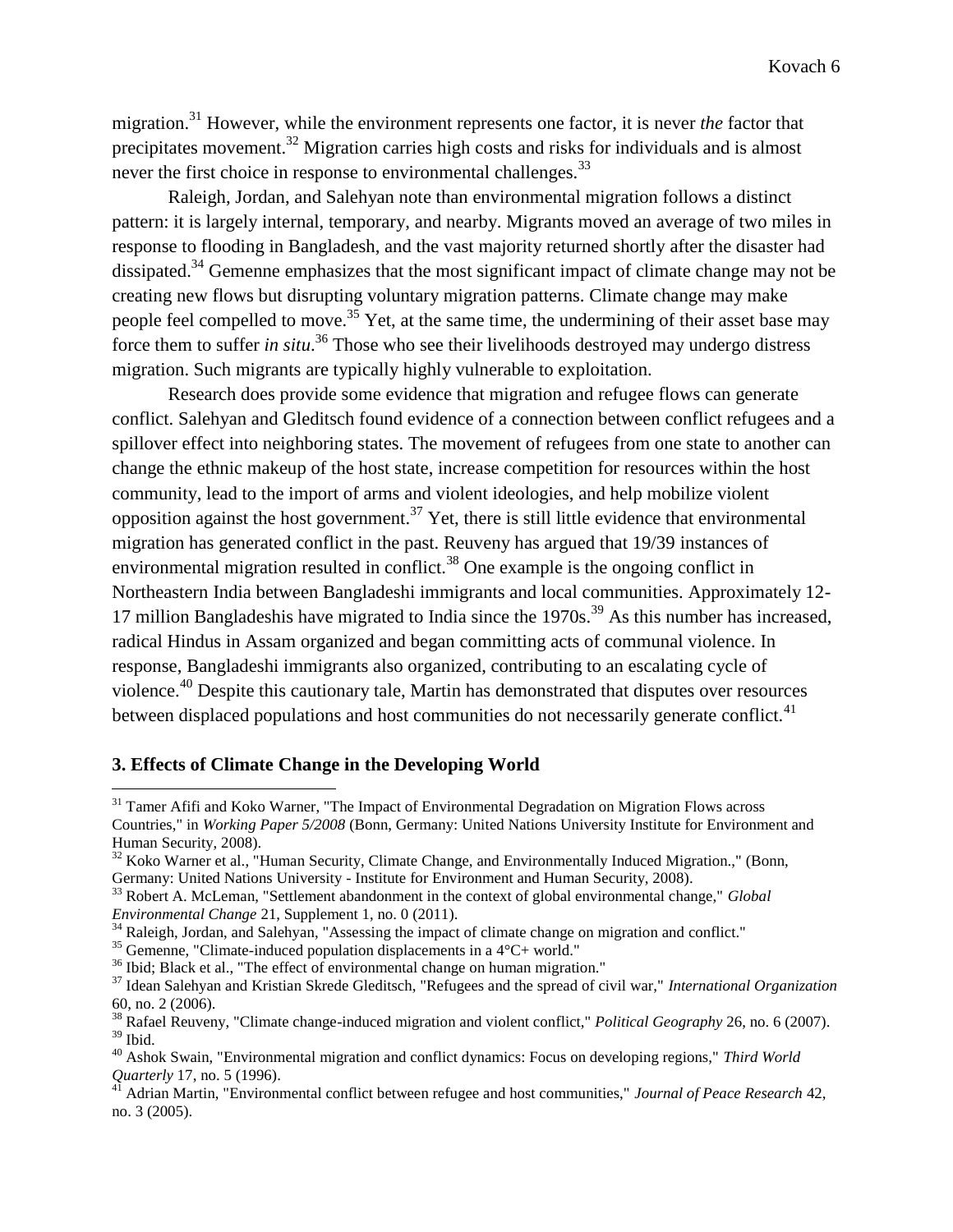It appears likely that the effects of climate change will exacerbate instability in regions around the globe. The most significant impacts are likely to hit those states that have the least capacity to deal with them. Such a situation will either call for additional international support or lead to additional suffering. This section outlines the projected negative consequences of climate change in Sub-Saharan Africa, the Middle East and North Africa (MENA), much of Asia, and Central America. These regions are of particular importance for three key reasons. First, they are likely to be the areas where the most significant direct impacts of climate change occur. Secondly, they are undergoing tremendous political, economic, and social change. Thirdly, they are the home to nearly all instances of civil conflict since the end of World War II. Accordingly, these four regions represent the areas of greatest concern for potential climate-related conflicts.

#### *3.1 Impacts in Sub-Saharan Africa*

 $\overline{a}$ 

Many researchers and policymakers have asserted that Sub-Saharan Africa will suffer more than any region from the changing climate. Perhaps the most significant and devastating effects will occur within the agricultural sector. Agriculture contributes an average of 21% of GDP for countries on the continent; it also accounts for  $60\%$  of total employment.<sup>42</sup> The lack of water infrastructure and advanced agricultural technologies heighten vulnerability to climate change. Ninety-six percent of cultivated land is rain-fed, and African farmers have the lowest uptake of high-yield varieties of crops in developing world.<sup>43</sup> Changes in precipitation on the continent will combine with increasing temperatures to reduce output. Approximately one-third of Africans are prone to drought, and 46% of total land area is vulnerable to desertification.<sup>44</sup> There remains high levels of uncertainty regarding the scale (and even the sign) of precipitation changes on the continent. Rainfall is likely to decrease in Southern Africa and increase in the Central tropics and the East. The projections for West Africa remain highly inconsistent. Ultimately, even in areas where precipitation may increase, changes in the frequency and intensity of rainfall events will stress vulnerable water systems. The total number of Africans facing water stress is projected to climb to 75-250 million by the 2020s and 350-600 million by the  $2050s.<sup>45</sup>$ 

Despite high levels of uncertainty, nearly all projections agree that there will be a reduction in agricultural output in Africa. Jones and Thornton find a 10% decrease in maize yields for smallholder farmers.<sup>46</sup> Roudier et al. found a median decrease of 11% among sixteen different studies. If warming increases beyond 3°C, they anticipate production will fall by an

<sup>&</sup>lt;sup>42</sup> IPCC, "Climate Change 2007: Impacts, Adaptation and Vulnerability. Contribution of Working Group II to the Fourth Assessment Report of the Intergovernmental Panel on Climate Change," ed. M.L. Parry, et al. (Cambridge, UK: IPCC, 2007).

<sup>&</sup>lt;sup>43</sup> Ibid; Philippe Roudier et al., "The impact of future climate change on West African crop yields: What does the recent literature say?," *Global Environmental Change* 21, no. 3 (2011).

<sup>44</sup> IPCC, "Climate Change 2007: Impacts, Adaptation and Vulnerability. Contribution of Working Group II to the Fourth Assessment Report of the Intergovernmental Panel on Climate Change."  $^{45}$  Ibid.

<sup>&</sup>lt;sup>46</sup> Peter G. Jones and Phillip K. Thornton, "The potential impacts of climate change on maize production in Africa and Latin America in 2055," *Global Environmental Change* 13, no. 1 (2003).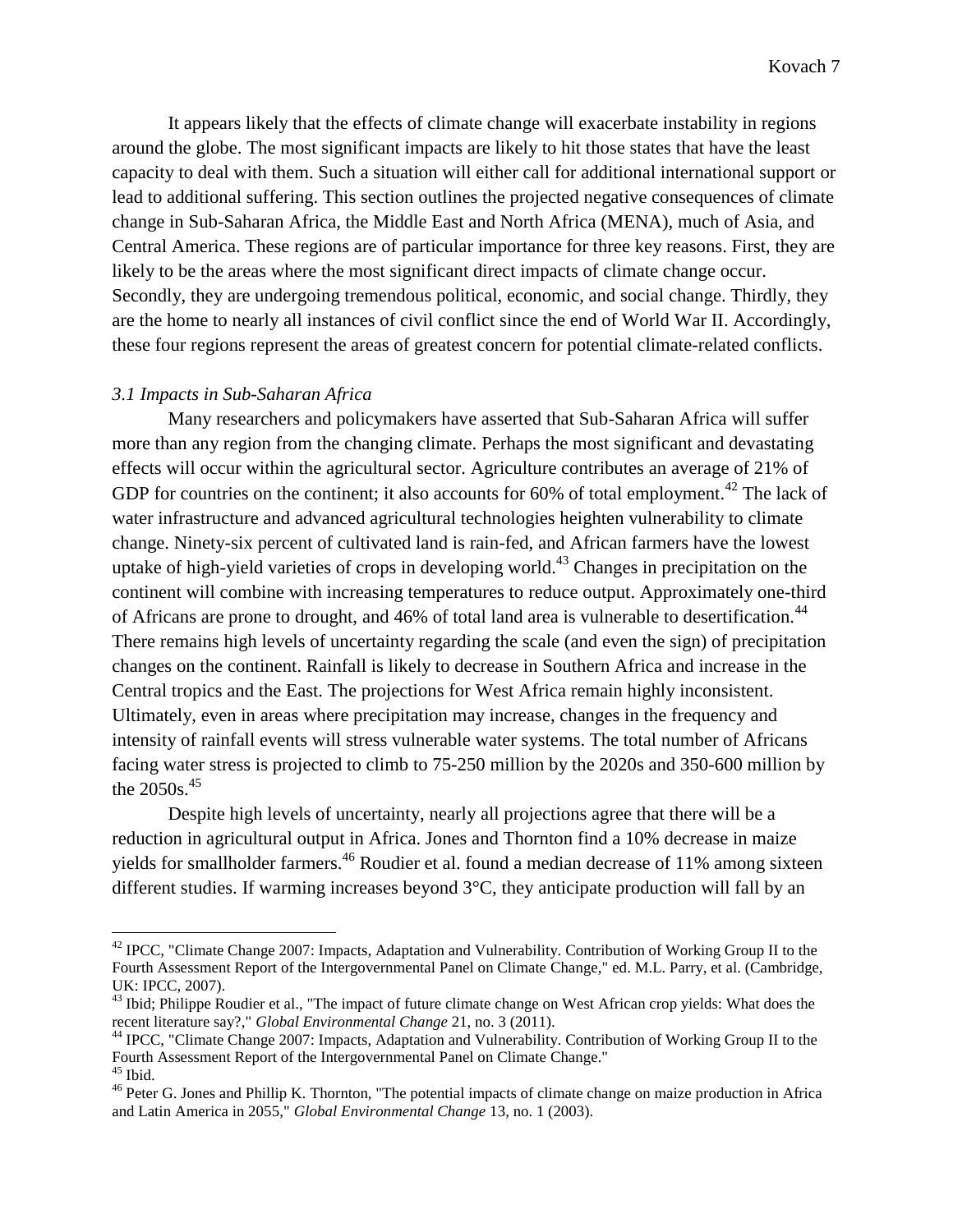additional four percent.<sup>47</sup> Schlenker and Lobell find more severe decreases for five staple crops across the continent. They estimate median changes of -22% (maize), -17% (sorghum), -17% (millet), -18% (groundnuts), and -8% (cassava). If the situation reaches the worst case scenario, they project yields may fall by  $27-32\%$  for four crops (excluding cassava).<sup>48</sup> African fisheries, which provide vital sources of protein along the coasts, will also see severely negative effects from global warming. Decreases will be the most severe in the northwest and in the Great Lakes region, while South Africa may see its fishery productivity fall by up to 50-60%.<sup>49</sup> Any substantial drop in fisheries production will take a particularly severe toll on West Africa.

Rapid population growth will further strain food security throughout Sub-Saharan Africa through 2050. Seven countries - Burkina Faso, Malawi, Mali, Niger, Somalia, Uganda, Tanzania, and Zambia – are projected to grow by at least 500% though  $2100$ .<sup>50</sup> While population growth is not inherently deleterious on its own, a large, young population may present a challenge to fragile states in the region. The percentage of people in developing countries under the age of 25 will remain at 48% by 2050, above the critical threshold of 35% that Urdal has noted increases conflict risk.<sup>51</sup> Additionally, the strain that climate change will place on agriculture will likely threaten the livelihoods of many, including ex-combatants. Most post-conflict reintegration programs in African states have channeled ex-combatants into agriculture. Unless their livelihoods are climate-proofed, many of these former soldiers could find themselves "becoming resentful, unemployed farmers, and thus potential recruits... in a new conflict." $52$ 

Rising sea levels and climate-related disasters will likely generate profound consequences along the coasts. Coastal countries could see GDP losses of at least 14% from sea level rise (SLR) without adaptation. Half of Africa's 37 cities with more than one million people are located in low-lying coastal zones.<sup>53</sup> Rapid urbanization on the continent will elevate the number of people in harm's way substantially by 2050. Seventy-two percent of Sub-Saharan Africa's urban residents live in slums. Overall, the total number of urban residents on the continent will likely treble to 1.2 billion by 2050.<sup>54</sup> The disasters literature suggests that migrants to urban areas typically lack key components for resilience, including livelihood security and social capital.

 $47$  Roudier et al., "The impact of future climate change on West African crop yields: What does the recent literature say?."

<sup>&</sup>lt;sup>48</sup> Wolfram Schlenker and David B Lobell, "Robust negative impacts of climate change on African agriculture," *Environmental Research Letters* 5, no. 1 (2010).

<sup>&</sup>lt;sup>49</sup> IPCC, "Climate Change 2007: Impacts, Adaptation and Vulnerability. Contribution of Working Group II to the Fourth Assessment Report of the Intergovernmental Panel on Climate Change."

<sup>&</sup>lt;sup>50</sup> United Nations Population Division (UNFPA), "World Population Prospects: The 2010 Revision.," (New York City: United Nations, 2011).

<sup>&</sup>lt;sup>51</sup> Henrik Urdal, "The devil in the demographics: the effect of youth bulges on domestic armed conflict, 1950-2000," *Social Development Papers: Conflict and Reconstruction Paper*, no. 14 (2004).

<sup>&</sup>lt;sup>52</sup> Dan Smith and Janani Vivekananda, "Climate Change, Conflict and Fragility: Understanding the linkages, shaping effective responses," (London: International Alert, 2009).

<sup>&</sup>lt;sup>53</sup> Sue Stolton, Nigel Dudley, and Jonathan Randall, "Natural Security: Protected areas and hazard mitigation," in *Arguments for Protection* (Gland, Switzerland: World Wide Fund for Nature, 2008).

<sup>&</sup>lt;sup>54</sup> United Nations Population Division (UNFPA), "Population Distribution, Urbanization, Internal Migration and Development: An International Perspective," (New York City: United Nations, 2011).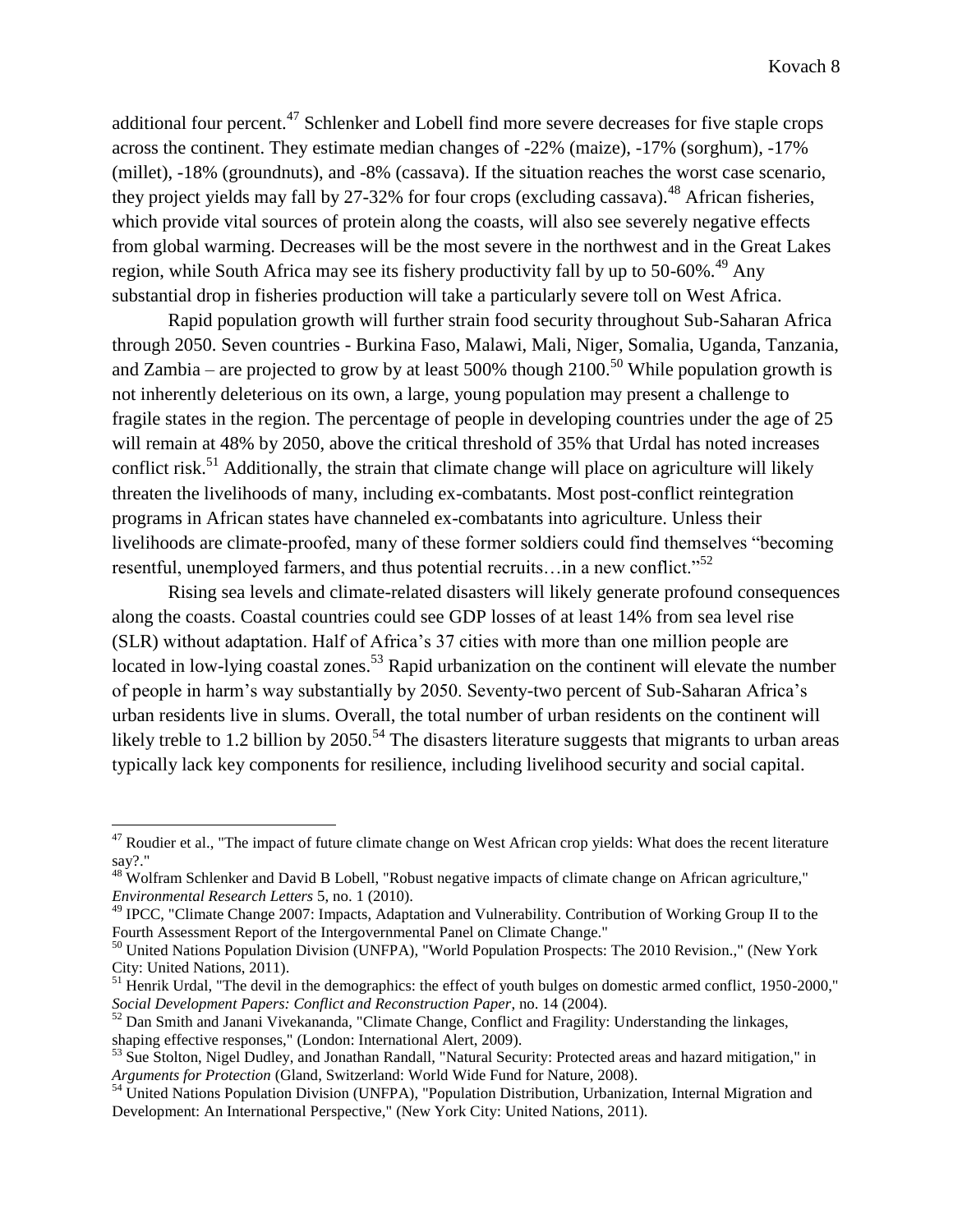Accordingly, rapid urbanization and coastal disaster risk may present existential threats to urban slum dwellers in Sub-Saharan Africa.<sup>55</sup>

SLR is also projected to affect negatively agriculture. A one meter rise could cause \$500 million in damages to Kenya's mangoes, cashews, and coconut crops, while Guinea may see 17-  $30\%$  of its rice fields inundated by 2050.<sup>56</sup> Drought will continue to represent a significant drag on economic growth in Africa due to climate change. Rainfall decreases in Sub-Saharan Africa from the 1960s to the 1990s reduced GDP per capita by 9-23%.<sup>57</sup> Climatic variability has contributed to ongoing poverty in many African states. In Ethiopia, this variability has reduced economic growth by more than one-third.<sup>58</sup> If the effects of climate change undermine the economic growth which the continent has seen in recent years, it could continue the horrific trend which sees the average Sub-Saharan African become twice as poor every 25 years.

Several researchers have portrayed the Sahel as ground zero for climate-related conflict. Raleigh and Kniveton analyzed the connection between rainfall shocks and violence in the region. For rebels, significant violence appears to occur after significantly negative rainfall shocks. Communal violence among tribes, on the other hand, tends to escalate after positive rainfall shocks. Hendrix and Salehyan also found support for the influence of positive rainfall shocks on conflict, noting that they can produce flooding and mudslides that damage critical infrastructure and limit government capacity to respond to violence.<sup>59</sup>

Additionally, warming is likely to increase the already substantial burden of disease within Sub-Saharan Africa. Currently, between 700,000 and 2.7 million people die from malaria every year, 75% of whom are African children. The continent's GDP would be roughly one-third higher today had the disease been cured in 1970.<sup>60</sup> Malaria was responsible for the loss of 45 million disability-adjusted life years (DALYs) in 2000. This disease burden costs Africa around \$12 billion per year.<sup>61</sup> Recurrent floods and drought can increase the risk and distribution of several vector-borne diseases.<sup>62</sup> The IPCC tentatively estimates that the distribution of malaria may increase 5-7% throughout Sub-Saharan Africa, spreading primarily into the highland areas

<sup>55</sup> International Federation of Red Cross and Red Crescent Societies (IFRC), "World Disasters Report 2004: Focus on Community Resilience," (Geneva: IFRC, 2004).

<sup>56</sup> IPCC, "Climate Change 2007: Impacts, Adaptation and Vulnerability. Contribution of Working Group II to the Fourth Assessment Report of the Intergovernmental Panel on Climate Change."

<sup>57</sup> Salvador Barrios, Bazoumana Ouattara, and Eric Strobl, "The impact of climatic change on agricultural production: Is it different for Africa?," *Food Policy* 33, no. 4 (2008).

<sup>&</sup>lt;sup>58</sup> Brown et al., "An empirical analysis of the effects of climate variables on national level economic growth." <sup>59</sup> Cullen S Hendrix and Idean Salehyan, "Climate change, rainfall, and social conflict in Africa," *Journal of Peace Research* 49, no. 1 (2012).

<sup>&</sup>lt;sup>60</sup> Kurt M. Campbell et al., "The Age of Consequences: The Foreign Policy and National Security Implications of Global Climate Change," (Washington, DC: Center for Strategic & International Studies and the Center for New American Security, 2007).

<sup>&</sup>lt;sup>61</sup> Kwadwo Asenso-Okyere et al., "The Linkages between Agriculture and Malaria: Issues for Policy, Research, and Capacity Strengthening," in *IFPRI Discussion Paper 00861* (Washington, DC: International Food Policy Research Institute (IFPRI), 2009).

<sup>&</sup>lt;sup>62</sup> IPCC, "Climate Change 2007: Impacts, Adaptation and Vulnerability. Contribution of Working Group II to the Fourth Assessment Report of the Intergovernmental Panel on Climate Change."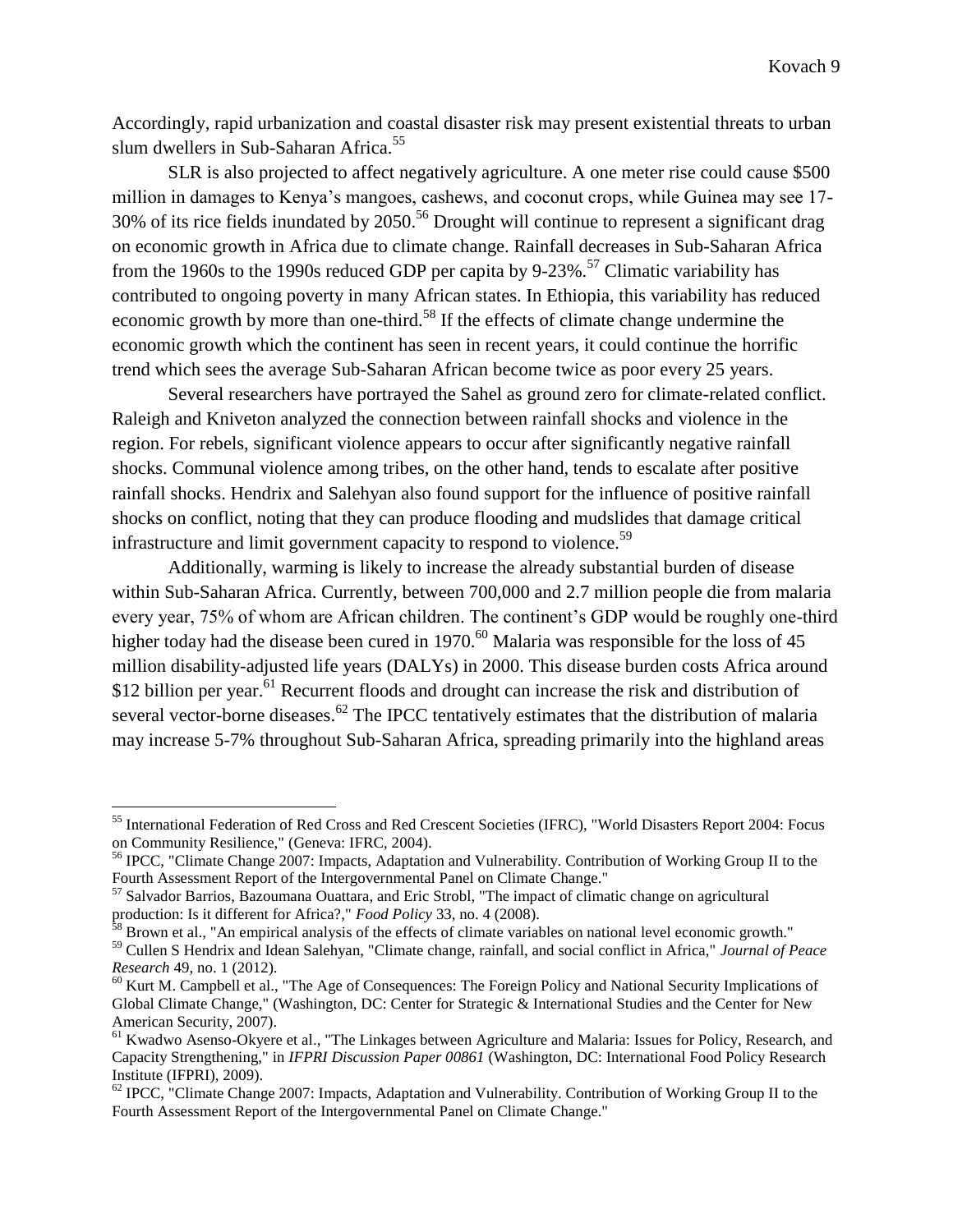of East and Southern Africa.<sup>63</sup> Because these regions are currently at elevations above the transmission line, individuals here are not resistant, increasing the risk of severe epidemics. This additional disease burden will likely reduce the adaptive capacity and resilience of Africans, leaving them more vulnerable to exogenous shocks.

# *3.2 Impacts in the Middle East and North Africa*

It seems likely that climate change will have a significant effect upon the Middle East and North Africa (MENA), given the region's considerable environmental and social challenges. Every country within MENA currently experiences water stress or water scarcity.<sup>64</sup> The combined effects of decreased rainfall – the IPCC estimates precipitation will decrease approximately 20% – lack of renewable water resources, and continued rapid population growth will exacerbate this situation further.<sup>65</sup> Egypt is at particular risk. It will see its population double to 160 million by 2050, even as crop yields for soy and rice may fall by 28% and 11%, respectively.<sup>66</sup> The World Bank has also projected that one meter of SLR could displace 10.5% of Egyptians living along the Nile River basin and delta.<sup>67</sup> Rising seas will not only inundate these areas, they will also facilitate further saltwater intrusion from the Mediterranean, increasing soil salinity and damaging crop production.

Changes in precipitation and streamflow will negatively affect Israel and its neighbors. Analysts project decreases in the flow of the Yarmuk and Jordan Rivers, which could further undermine water security in the region.<sup>68</sup> Water has been a major point of contention within the Middle East over the years, becoming a target during the Six Days War. Despite this, Israel and Jordan have cooperated over its shared water resources since that point, and it remains unlikely to spark confrontation between the two.<sup>69</sup> Additionally, Israel has significantly increased its available water resources through desalination, wastewater recycling, and "virtual water" from commodity imports. The situation remains far worse in Gaza and the West Bank, where Palestinians have limited access to and control over their water sources. Many wells in the occupied territories have dried up or become too contaminated to drink from them. Overall, water withdrawals per capita for Palestinians are approximately one-quarter of those for Israelis and continue to fall.<sup>70</sup> This politicization of water places Palestinians at serious risk from climatic changes in the region.

 $63$  Ibid.

<sup>&</sup>lt;sup>64</sup> United Nations Environment Programme (UNEP), "Vital Water Graphics: An Overview of the State of the World's Fresh and Marine Waters. 2nd Edition," (Nairobi, Kenya: UNEP, 2008).

<sup>&</sup>lt;sup>65</sup> IPCC, "Climate Change 2007: Impacts, Adaptation and Vulnerability. Contribution of Working Group II to the Fourth Assessment Report of the Intergovernmental Panel on Climate Change."

 $\rm ^{66}$  Ibid.

<sup>67</sup> Susmita Dasgupta et al., "The impact of sea level rise on developing countries: a comparative analysis," *World Bank policy research working paper*, no. 4136 (2007).

<sup>68</sup> CNA, "National security and the threat of climate change."

<sup>69</sup> Steve Lonergan, "Resources and Conflict: Examples in the Middle East," in *Conflict and the Environment*, ed. Nils Petter Gleditsch (New York City: Springer, 1997).

<sup>70</sup> World Bank, "West Bank and Gaza: Assessment of Restrictions on Palestinian Water Sector Development," (Washington, DC: World Bank, 2009).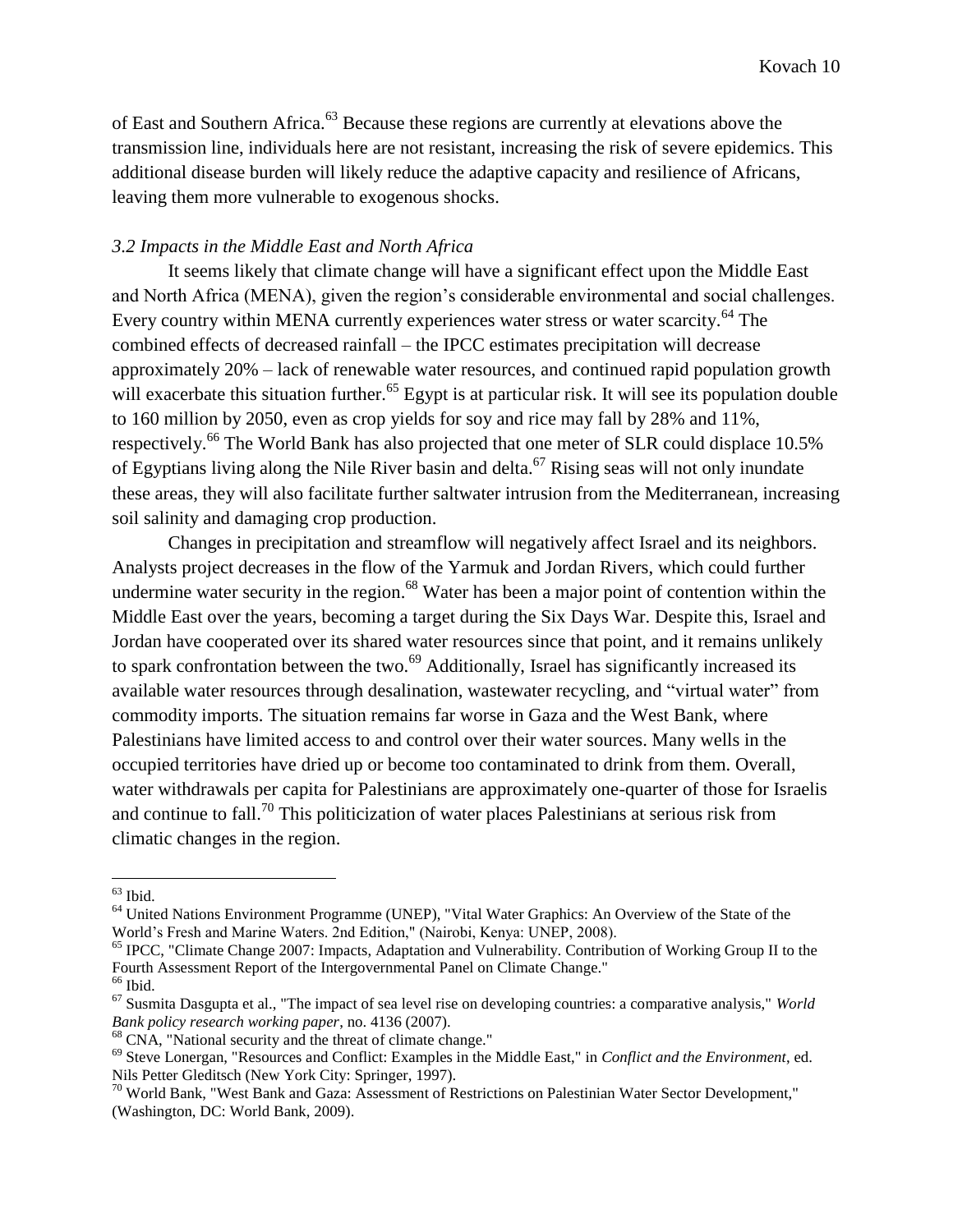MENA will be particularly vulnerable to food price shocks due to its heavy reliance on grain imports. The Sahara region may see agricultural losses equivalent to 2-7% of GDP by 2100, increasing this dependence further.<sup>71</sup> IFPRI projects significant increases in food prices through 2050, ranging from 31.2% for rice to 100.7% for maize.<sup>72</sup> There has been a close correlation between food price spikes and political instability in import-dependent countries in recent years, as evinced by the 2008 Haitian food riots and the 2007 Tortilla Crisis in Mexico.

A handful of researchers have connected the Arab Spring to food price spikes. Johnstone and Mazo pointed out that food prices hit an all-time high in the midst of the uprisings, as the price of wheat jumped from \$4 per bushel in July 2010 to \$8.50-9 per bushel by February.<sup>73</sup> These price spikes occurred following decreased grain production in Canada and Australia following excessive rains, in China from an historic drought, and in Ukraine and Russia after intense heat wave and wildfires in July 2010.<sup>74</sup> Climate scientists have attributed the Russian heat wave to climate change.<sup>75</sup> The Tunisian protests that helped spark the wave kicked off after a poor fruit vendor committed suicide through self-immolation. A severe, multi-year drought in Syria caused three-fourths of agricultural households to suffer total crop loss by 2008.<sup>76</sup> In the aftermath of this devastation, 1.2 to 1.5 million people migrated into Syria's cities, perhaps contributing to the current civil war (Saade, 2010). As Johnstone and Mazo (2011, 16) note, "Global warming may not have caused the Arab Spring, but it may have made it come earlier."

# *3.3 Climate Change in Asia*

 $\overline{a}$ 

Serious, though highly differentiated, effects will play out across Asia as a result of climate change. Precipitation will largely increase across the continent, though seasonal decreases will occur in Central and South Asia. Extreme weather and climatic variability will also plague much of region, as climatologists anticipate a 10-20% increase in tropical cyclone intensity with a 2-4 $\mathrm{C}$  rise in sea surface temperatures.<sup>77</sup> The combined effects of increased temperatures and extreme precipitation will negatively impact agriculture. In Bangladesh, rice and wheat production is expected to decline by 8% and 32%, respectively, by 2050. Declining yields and increasing global food prices will likely elevate the number of malnourished Asians substantially. An additional 49 million, 132 million and 266 million Asians may be hungry by

<sup>74</sup> Troy Sternberg, "Chinese drought, bread and the Arab Spring," *Applied Geography* 34, no. 0 (2012).

 $71$  IPCC, "Climate Change 2007: Impacts, Adaptation and Vulnerability. Contribution of Working Group II to the Fourth Assessment Report of the Intergovernmental Panel on Climate Change."

<sup>72</sup> Clemens Breisinger, *Food security, farming, and climate change to 2050: Scenarios, results, policy options* (International Food Policy Research Insitute, 2010).

<sup>73</sup> Sarah Johnstone and Jeffrey Mazo, "Global Warming and the Arab Spring," *Survival* 53, no. 2 (2011).

<sup>75</sup> Stefan Rahmstorf and Dim Coumou, "Increase of extreme events in a warming world," *Proceedings of the National Academy of Sciences* 108, no. 44 (2011); F. E. L. Otto et al., "Reconciling two approaches to attribution of the 2010 Russian heat wave," *Geophysical Research Letters* 39, no. 4 (2012).

<sup>76</sup> Wadid Erian, Bassem Katlan, and Ouldbdey Babah, "Drought vulnerability in the Arab region: Special case study: Syria," in *Background paper prepared for the 2011 Global Assessment Report on Disaster Risk Reduction* (Geneva: United Nations International Strategy Disaster Reduction Secretariat, 2010).

<sup>&</sup>lt;sup>77</sup> IPCC, "Climate Change 2007: Impacts, Adaptation and Vulnerability. Contribution of Working Group II to the Fourth Assessment Report of the Intergovernmental Panel on Climate Change."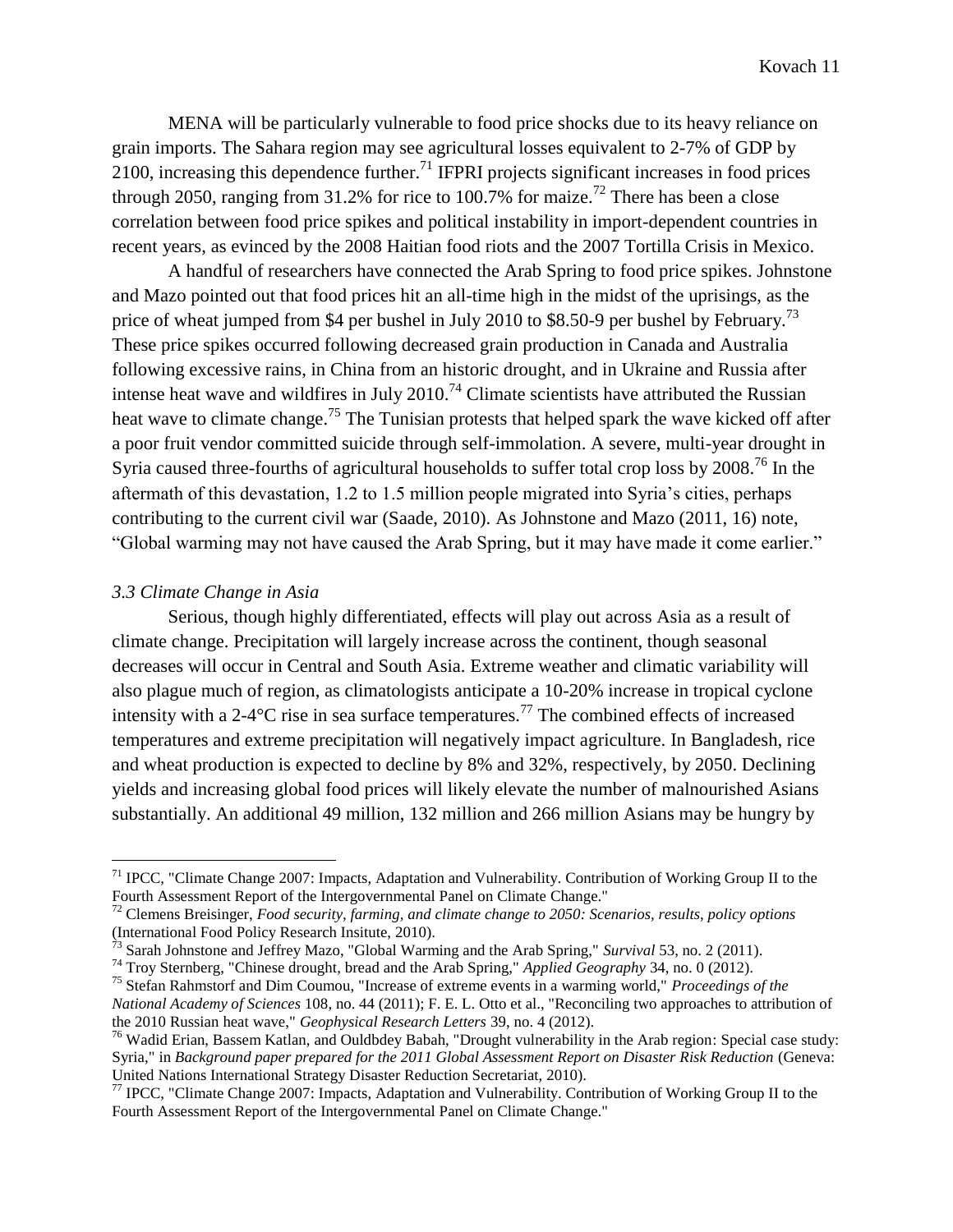2020, 2050 and 2080, respectively.<sup>78</sup> A 2006 internal Chinese report projected that wheat, maize and rice yields could decrease by as much as 37% within the next few decades. This outcome is exacerbated by the fact that Gobi Desert has grown by 52,400km² from 1994-99, threatening the livelihoods of 400 million Chinese.<sup>79</sup>

Changes in water resources will likely be the way that climate change affects the majority of Asians. The Mekong River may experience increased maximum flows of 34-51% in the basin and 16-19% in the delta, while its minimum flows will fall 17-24% and 26-29%, respectively. These changes threaten to increase flood risks during the maximum flows and fall below the levels needed for withdrawals during low periods.<sup>80</sup> North China, historically the country's wheat belt, is projected to see a 20-40% reduction in runoff per capita by the end of the century. India, which will surpass China as the world's largest country by mid-century, will become water stressed by 2025, as its water availability declines to just  $1140 \text{ m}^3$  by 2050.<sup>81</sup>

The Himalayan glaciers – the water towers of Asia – will continue to shrink as the Tibetan Plateau heats up. This increased melting may lead to additional water availability in the short-term, but it is also likely to contribute to severe flooding, such as that which devastated Pakistan in 2010 and 2011. As the glaciers approach their tipping points, however, the 1.2 billion South Asians that depend on them will be in peril. Continued development of dams and other large water infrastructure projects in China and India will almost certain heighten the vulnerability of their downstream neighbors further. Reduced precipitation and streamflow will also likely significantly reduce hydropower output in Central Asia. Long-term reductions in output would undermine existing water-export agreements between upstream and downstream states, which have been central to post-Cold War stability in the region.<sup>82</sup>Accelerating hydrocarbon production in Central Asia will increase industrial water demand in the region, which may create localized conflict over access to and distribution of water resources. All told, the IPCC estimates that 120 million to 1.2 billion Asians will experience increased water stress by the 2020s, and an additional 185-981 million will join the ranks by the 2050s.<sup>83</sup>

East Asia/Pacific and South Asia are, along with MENA, the most vulnerable regions to rising seas. Approximately 74,020km² of total land area and more than 37 million people may face the direct impacts of SLR in East Asia. Vietnam is at the greatest risk, as one meter of SLR would affect 10.8% of its population and nearly 6% of its GDP. $^{84}$  The low-lying coastal zones of South Asia are also acutely endangered. With one meter of SLR and a 10% increase in tropical

 $78$  Ibid.

<sup>&</sup>lt;sup>79</sup> Campbell et al., "The Age of Consequences: The Foreign Policy and National Security Implications of Global Climate Change."

<sup>&</sup>lt;sup>80</sup> IPCC, "Climate Change 2007: Impacts, Adaptation and Vulnerability. Contribution of Working Group II to the Fourth Assessment Report of the Intergovernmental Panel on Climate Change."

 $81$  Ibid.

<sup>&</sup>lt;sup>82</sup> World Bank, "Adapting to Climate Change in Europe and Central Asia," (Washington, DC: World Bank, 2009). <sup>83</sup> IPCC, "Climate Change 2007: Impacts, Adaptation and Vulnerability. Contribution of Working Group II to the

Fourth Assessment Report of the Intergovernmental Panel on Climate Change."

<sup>&</sup>lt;sup>84</sup> Dasgupta et al., "The impact of sea level rise on developing countries: a comparative analysis."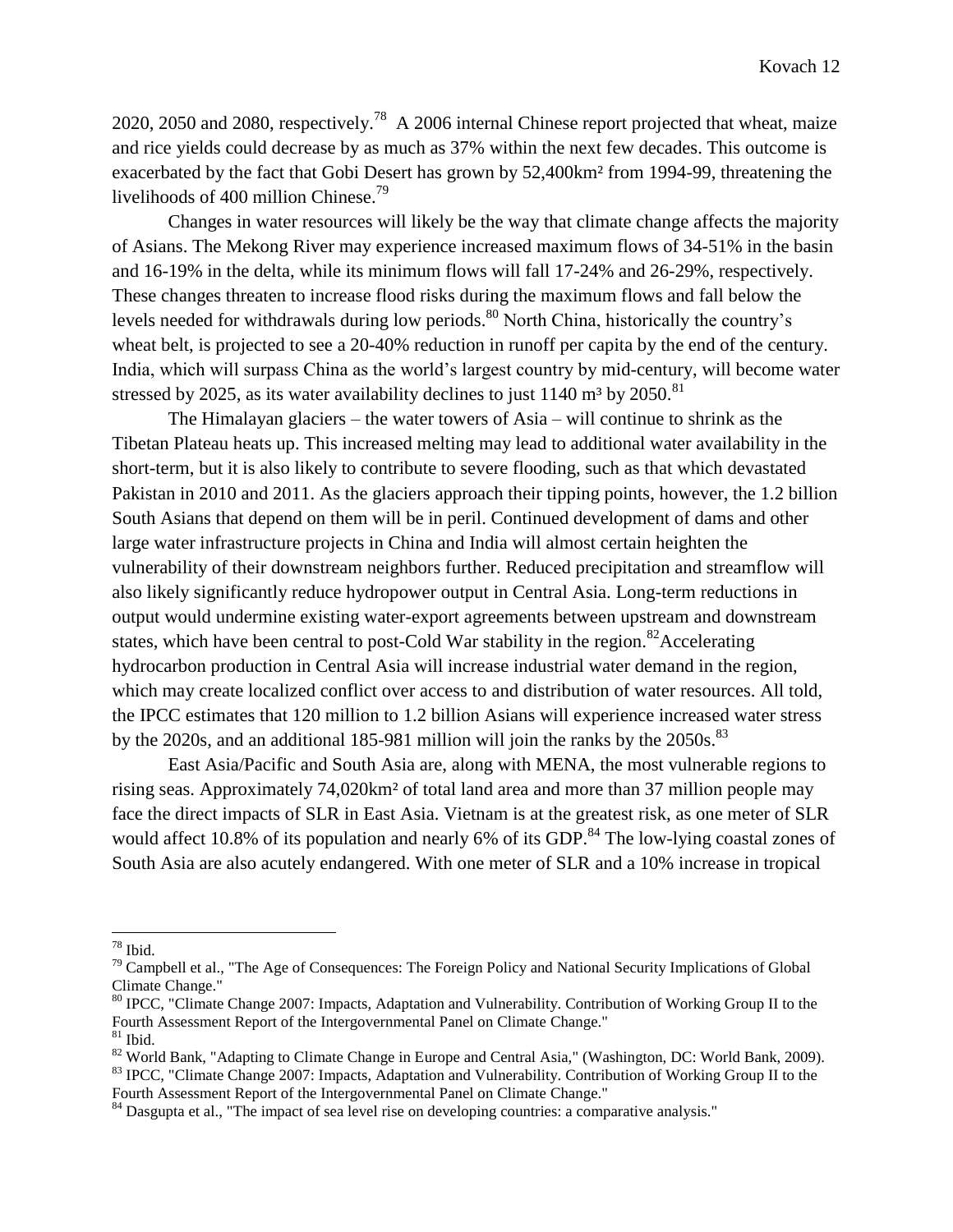storm intensity, coastal areas vulnerable to storm surges in the region will increase by 23-33%.<sup>85</sup> The IPCC estimates that a 2<sup>o</sup>C rise in temperatures could increase flooded areas of Bangladesh by 23-39%.<sup>86</sup> Finally, SLR poses a near existential threat to many small island developing states (SIDS), particularly those in the Indian Ocean and the Pacific. But it is not rising seas, per se, that pose the greatest threat to the inhabitability of the islands. Rather, the greatest threat comes from the increased saltwater intrusion that SLR facilitates. Accordingly, SLR could reduce the available water resources of these countries to such an extent that, by 2050, they would be insufficient to support their populations during low rainfall periods. $87$ 

Manmade environmental change and development projects will likely increase substantially Asia's vulnerability to the impacts of climate change. Mangroves, for instance, provide coastal protection against storms and waves that will become even more crucial as sea levels rise and tropical storms accelerate. According to UNEP, mangrove forests that have a density of 30 trees per 100 m² in 100m belt can reduce tsunami flow rates by up to 90%. This effect became clear during the 2004 Indian Ocean Tsunami, which severely affected 80-100% of villages with degraded mangroves but just 7% of villages with intact mangrove forests.<sup>88</sup> Yet, despite their value, 35% of mangrove forests have disappeared in the last two decades.<sup>89</sup>

Large-scale water infrastructure projects and deforestation will also heighten vulnerability. Bangladesh has constructed more than 200 polders on its internal rivers since the 1970s, each of which prevents the delivery of critical silt loads to recharge its river deltas. As a result, these delta areas experience four millimeters of land subsidence annually, elevating relative SLR. The combination of conflict, corruption, and its climate change also combined to exacerbate significantly the 2010 Indus River Floods in Pakistan. Large-scale logging, including timber extraction by militant groups and timber mafias in the restive Northwest, has contributed to a deforestation rate of 4.6% per annum.<sup>90</sup> This trend worsened disaster effects and has further fed into a vicious cycle of instability and violence.

# *3.4 The Effects of Climate Change in Central America*

 $\overline{a}$ 

It appears nearly certain that Central America, too, will suffer from climate change. The evidence base for Latin America appears much more mixed and uncertain, however, making it difficult to project the effects with any level of confidence. Despite this fact, the combined

<sup>85</sup> Tapas Paul and Jane Nishida, "The Impacts of Climate Change in the South Asia Region," *World Bank Annual Review* (2008).

<sup>&</sup>lt;sup>86</sup> IPCC, "Climate Change 2007: Impacts, Adaptation and Vulnerability. Contribution of Working Group II to the Fourth Assessment Report of the Intergovernmental Panel on Climate Change."

<sup>&</sup>lt;sup>87</sup> ——, "Climate Change 2007: Synthesis Report. Contribution of Working Groups I, II and III to the Fourth Assessment Report of the Intergovernmental Panel on Climate Change," ed. P. K. Pachauri and A. Reisinger (Geneva, Switzerland: IPCC, 2007).

<sup>88</sup> UNEP, "Economic Analysis of Mangrove Forests: A case study in Gazi Bay, Kenya," (Nairobi, Kenya: UNEP, 2011).

<sup>89</sup> Millennium Ecosystem Assessment, "Ecosystems and Human Well-being: Synthesis," (Washington, DC: Island Press, 2005).

<sup>90</sup> Shaheen Rafi Khan and Shahrukh Rafi Khan, "Assessing poverty–deforestation links: Evidence from Swat, Pakistan," *Ecological Economics* 68, no. 10 (2009).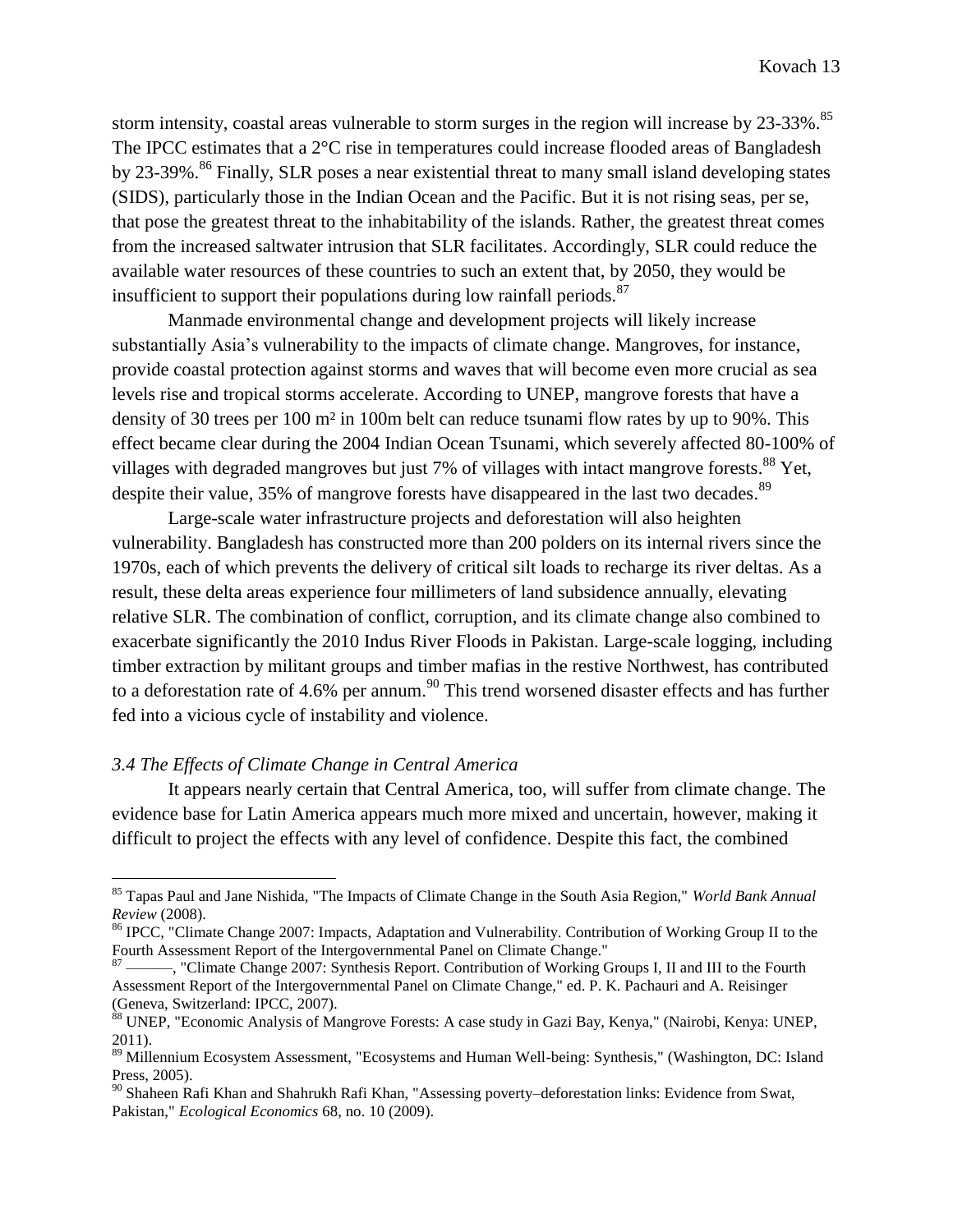effects of higher temperatures, decreased precipitation, and additional extreme weather events will not be positive. Agriculture represents 10% of Latin America's regional GDP, and the IPCC forecasts falling yields for multiple crops in several countries. Within Central America, half of agricultural land is subject to desertification by 2050, greatly threatening food production and agricultural livelihoods.<sup>91</sup> Droughts throughout the region will likely intensify both in duration and intensity. As such, severe to extreme drought will become the norm for much of the continental US and Mexico. As Wehner et al project, as these regions move towards a new climatic equilibrium, "not having drought is the unusual event."<sup>92</sup> Additionally, drought may increase migration rates  $6-9.6\%$  by  $2080.<sup>93</sup>$ 

This increased dryness will occur in conjunction with more frequent extreme events. Climate-related disasters occurred 24 times more often between 1970-1999 and 2000-2005. Without taking serious efforts to mitigate climate change, disaster losses in Latin America could increase to \$300 billion per year.<sup>94</sup> Central American governments have limited financial resources to offset disaster losses, which limits their economic growth. For example, the GDP in Honduras was 6% lower in 2003 – five years after Hurricane Mitch – than it was projected to be prior to the storm.<sup>95</sup> The storm forced many poor families to sell off critical livelihood assets. While the wealthy were able to stabilize and return to pre-storm wealth levels within a matter of months, thousands of poor households fell into a debilitating poverty trap.<sup>96</sup>

Highly inequitable land distribution will further challenge Central America in the face of climate change. The region's historical reliance on export-oriented agriculture has contributed to the consolidation of land into the hands of a small number of wealthy plantation owners. This process forced many rural peasants onto marginal lands, where they are highly vulnerable to floods and landslides.<sup>97</sup> In 1979, 2.6% of the population in Guatemala controlled 64.5% of land. These patterns of exclusion and marginalization fed into the wave of civil conflicts and revolutions that swept the region during the Cold War. Since the end of these conflicts, however, land issues have not improved; by 2000, just  $1.5\%$  of Guatemalans controlled 62.5% of land.<sup>98</sup>

The failure to address land inequity has undermined the reintegration of thousands of excombatants, contributing to the persistent crime plaguing the region today. While it remains unlikely that climate-related disasters will spark renewed civil conflict in the region, disasters

<sup>&</sup>lt;sup>91</sup> IPCC, "Climate Change 2007: Impacts, Adaptation and Vulnerability. Contribution of Working Group II to the Fourth Assessment Report of the Intergovernmental Panel on Climate Change."

<sup>92</sup> Michael Wehner et al., "Projections of future drought in the Continental United States and Mexico," *Journal of Hydrometeorology* 12, no. 6 (2011): 1369.

<sup>93</sup> Shuaizhang Feng, Alan B. Krueger, and Michael Oppenheimer, "Linkages among climate change, crop yields and Mexico–US cross-border migration," *Proceedings of the National Academy of Sciences* 107, no. 32 (2010). <sup>94</sup> Munich Re, "Annual Report 2002."

<sup>95</sup> Reinhard Mechler et al., "Assessing the Financial Vulnerability to Climate-Related Natural Hazards," in *Policy Research Working Paper 5232* (Washington, DC: World Bank, 2010).

<sup>96</sup> Michael R. Carter et al., "Poverty Traps and Natural Disasters in Ethiopia and Honduras," *World Development* 35, no. 5 (2007).

<sup>97</sup> Ben Wisner et al., *At Risk: Natural Hazards, People's Vulnerability and Disasters*, 2nd ed. (New York City: Routledge, 2004).

<sup>98</sup> International Crisis Group, "Guatemala: Squeezed Between Crime and Impunity," in *Latin American Report N°33* (Brussels: International Crisis Group, 2010).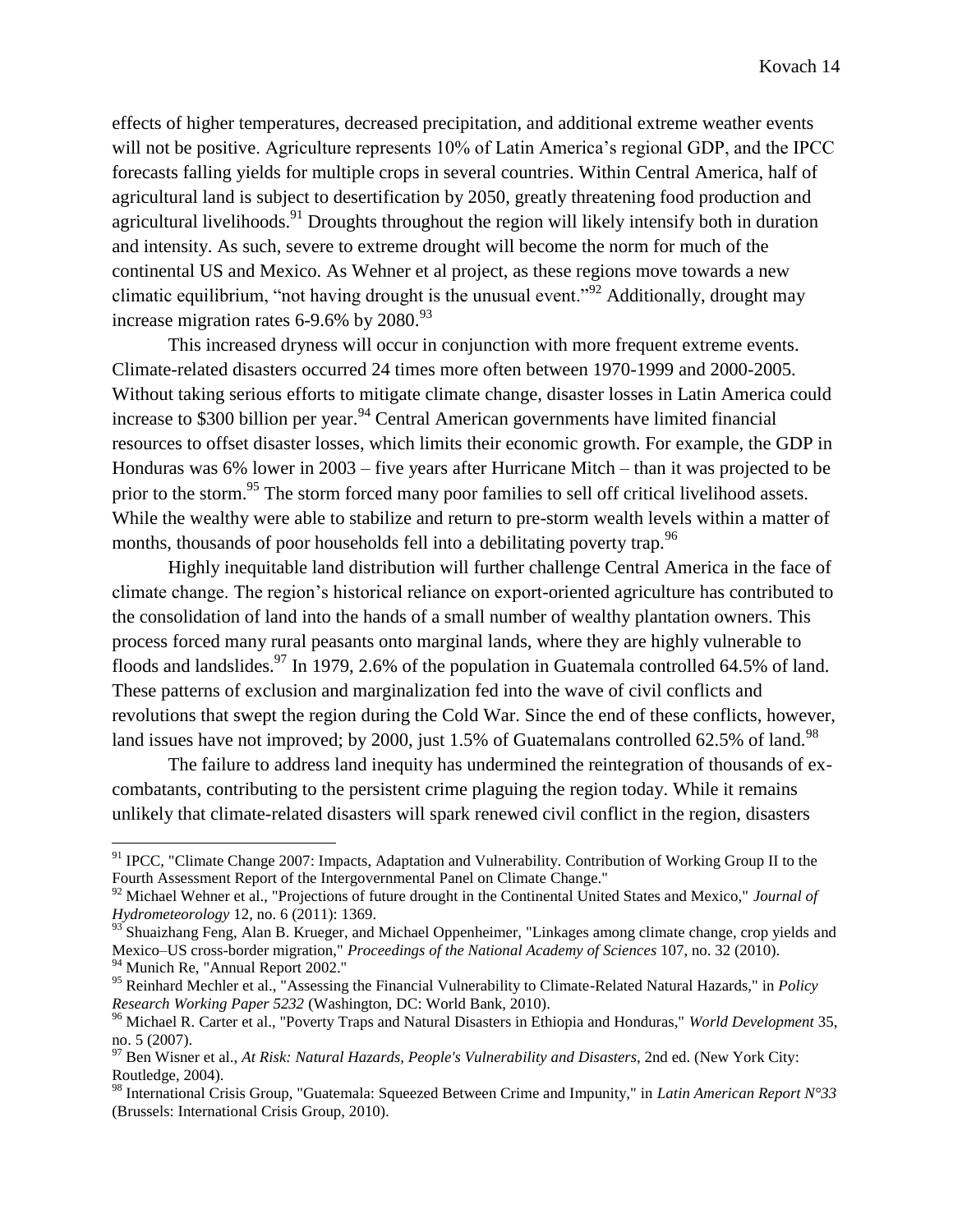have played a role in the region's conflict history. Following the 1972 Managua earthquake, the failure of the Somoza regime to respond effectively to the widespread suffering of its people contributed to its eventual fall to the Sandinistas.<sup>99</sup>

## **4. Conclusion**

This article has connected climate change projections to the socioeconomic, political, and conflict dynamics within Sub-Saharan Africa, the Middle East and North Africa, Asia, and Central America. It has demonstrated that the impacts of climate change and their potential connections to conflict will vary among and within geopolitical regions. Given that climate change and, often, conflict do not acknowledge national borders, this regional approach provides a clearer sense of how the political, social, and environmental changes within one state can spread into neighboring states. While it remains unlikely that climate change will directly contribute to the onset of armed conflict, it may act as a "threat multiplier," adding on to extant conflict risks in the developing world.<sup>100</sup>

This additive effect is most likely to occur where the negative impacts of climate change overlap with political instability, recent conflict history, demographic pressures, horizontal inequalities, food insecurity, and/or environmental degradation. Accordingly, I have sought to overlay climate change projections with these social, economic, political and conflict dynamics in order to identify potential hotspots of instability. The conflict in Darfur may represent a model for potential armed conflicts in a greenhouse world. Climatic changes, particularly severe drought, did not generate the conflict; a number of political, social, and economic factors were the primary drivers, including the political manipulation of ethnic rivalries by elites. However, the majority of local conflicts over shared resources have occurred during drought years, illustrating the potential effect of climatic shocks on existing conflict risks. 101

It is important to note that this article focuses almost exclusively on the vulnerabilities and risks connected to climate change and conflict. As such, I have left out adaptive capacity, which is critical for any analysis of risk. Failing to consider these capacities and the coping mechanisms that individuals utilize can increase the risk that humanitarian interventions may reinforce or even exacerbate existing social inequities and tensions. Several government institutions and local nongovernmental organizations throughout the developing world are proactively working to enhance the resilience of populations at risk in a greenhouse world. The Dominican Disaster Management Committee, for instance, is an excellent example of a grassroots, community-based effort to reduce disaster risk and enhance the adaptive capacity of local communities.<sup>102</sup> At the same time, however, one must avoid romanticizing the resilience of

<sup>&</sup>lt;sup>99</sup> Richard Stuart Olson and Vincent T. Gawronski, "From Disaster Event to Political Crisis: A "5C+A" Framework for Analysis," *International Studies Perspectives* 11, no. 3 (2010).

<sup>&</sup>lt;sup>100</sup> CNA, "National security and the threat of climate change."

<sup>&</sup>lt;sup>101</sup> Jeffrey Mazo, *Climate Conflict: How Global Warming Threatens Security and What to Do About It*. (New York City: Routledge, 2010).

<sup>102</sup> Mark Pelling, Alpaslan Özerdem, and Sultan Barakat, "The macro-economic impact of disasters," *Progress in Development Studies* 2, no. 4 (2002).